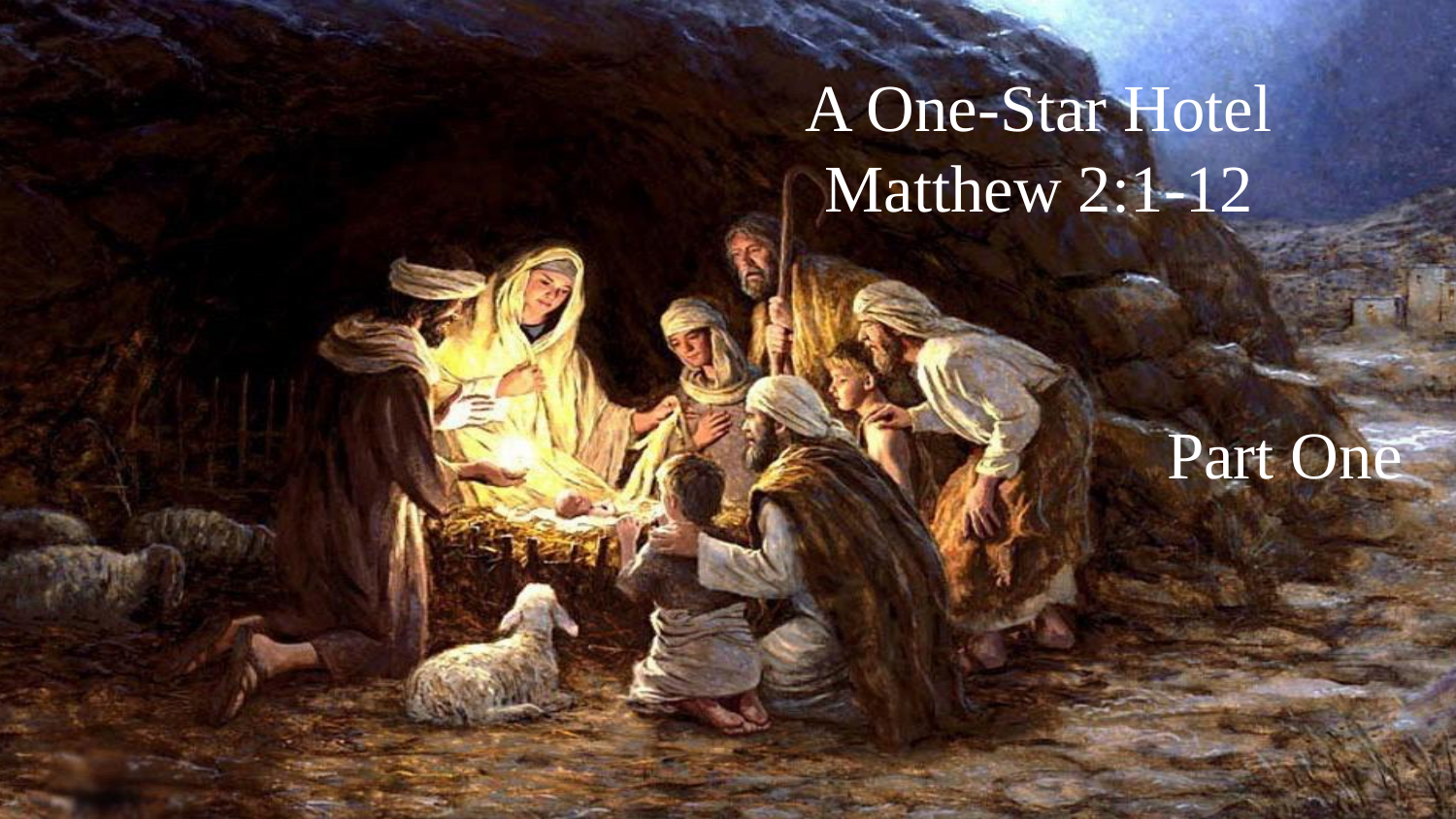## Summary of Todays' Message

Today our focus is on these Wise Men from the East We will explore the myths surrounding the wise men And dip into Old Testament Prophecy as to their origin This is part one in a two part message and today We will look closely at the very important question the Wise Men asked when they came to Bethlehem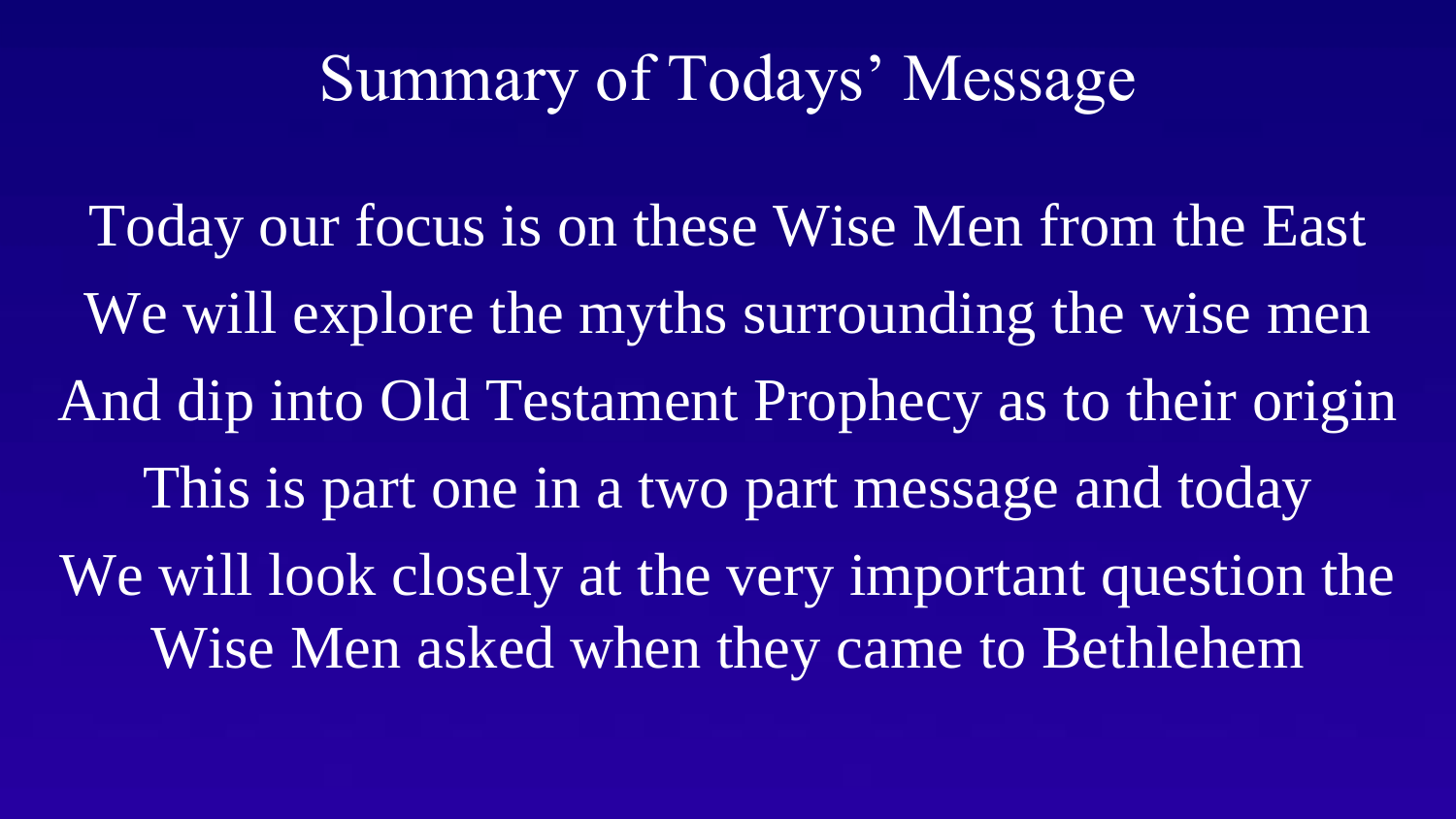## Summary of Todays' Message

'Where is he who has been born king of the Jews? For we have seen his star in the east and have come to worship him.'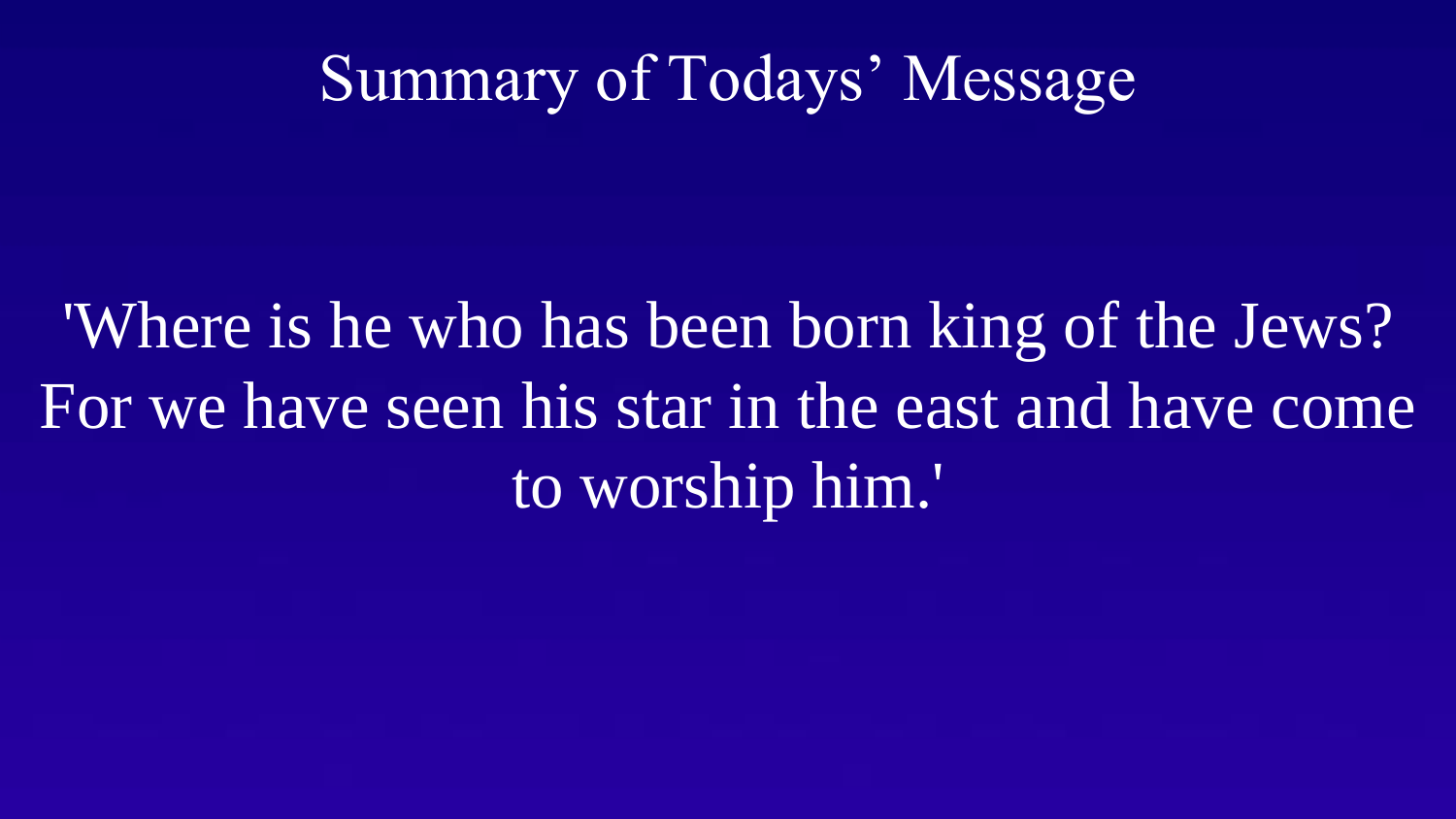The Wise Men showed up when Jesus was in a house probably about several months later By this time Jesus had been circumcised and presented in the temple Mary and Joseph gave a "poor peoples offering" of two turtle doves Believers celebrate Jesus' birth not just at Christmas, but the celebration is ongoing The Arrival of the Wise Men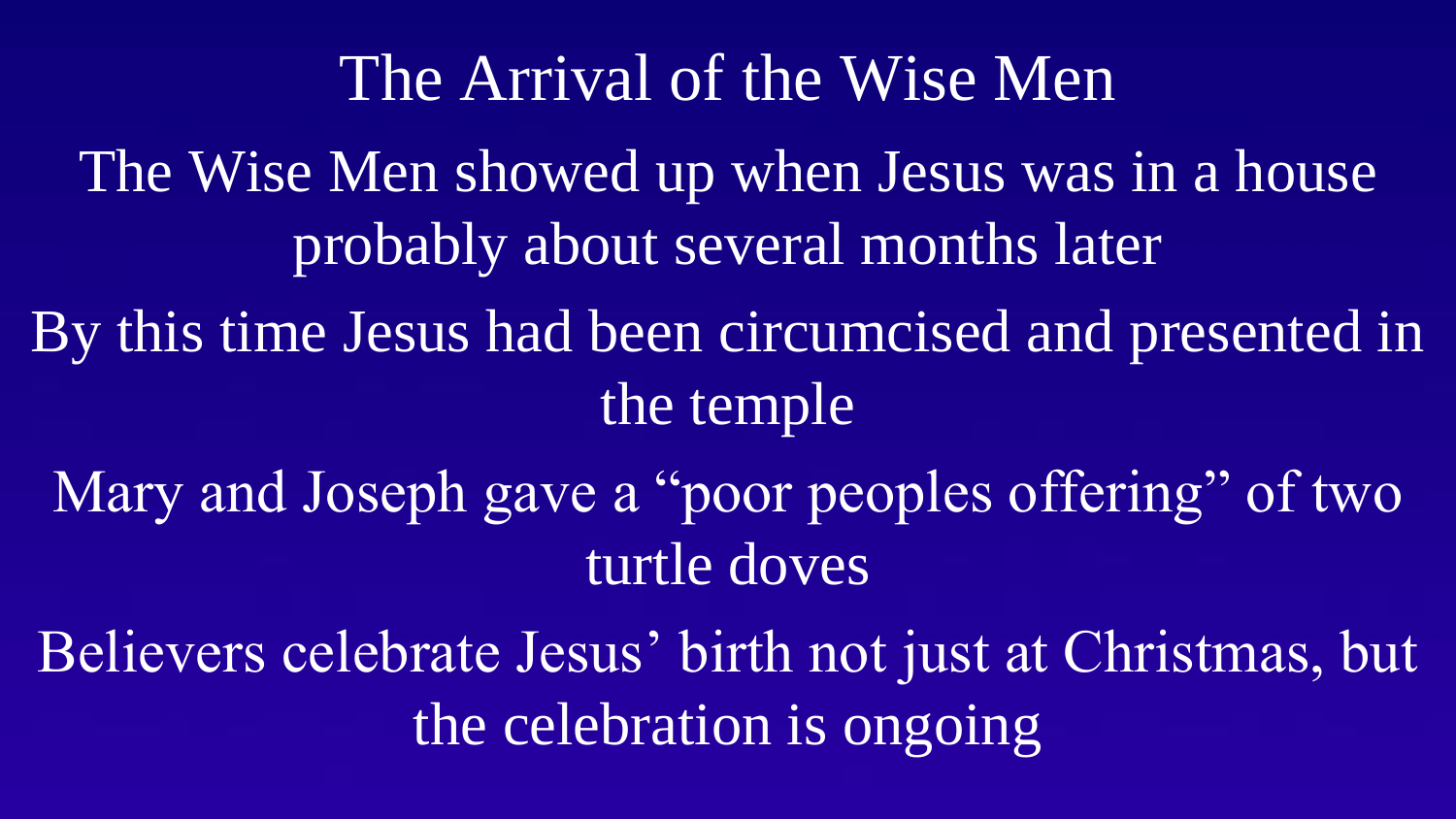#### Some Facts About the Wise Men

They asked a very important question, "Where is He that is born King of the Jews" Historians believe they were Zoro-Astrians whose god was Ahora Mazda who the gift of light or fire to humanity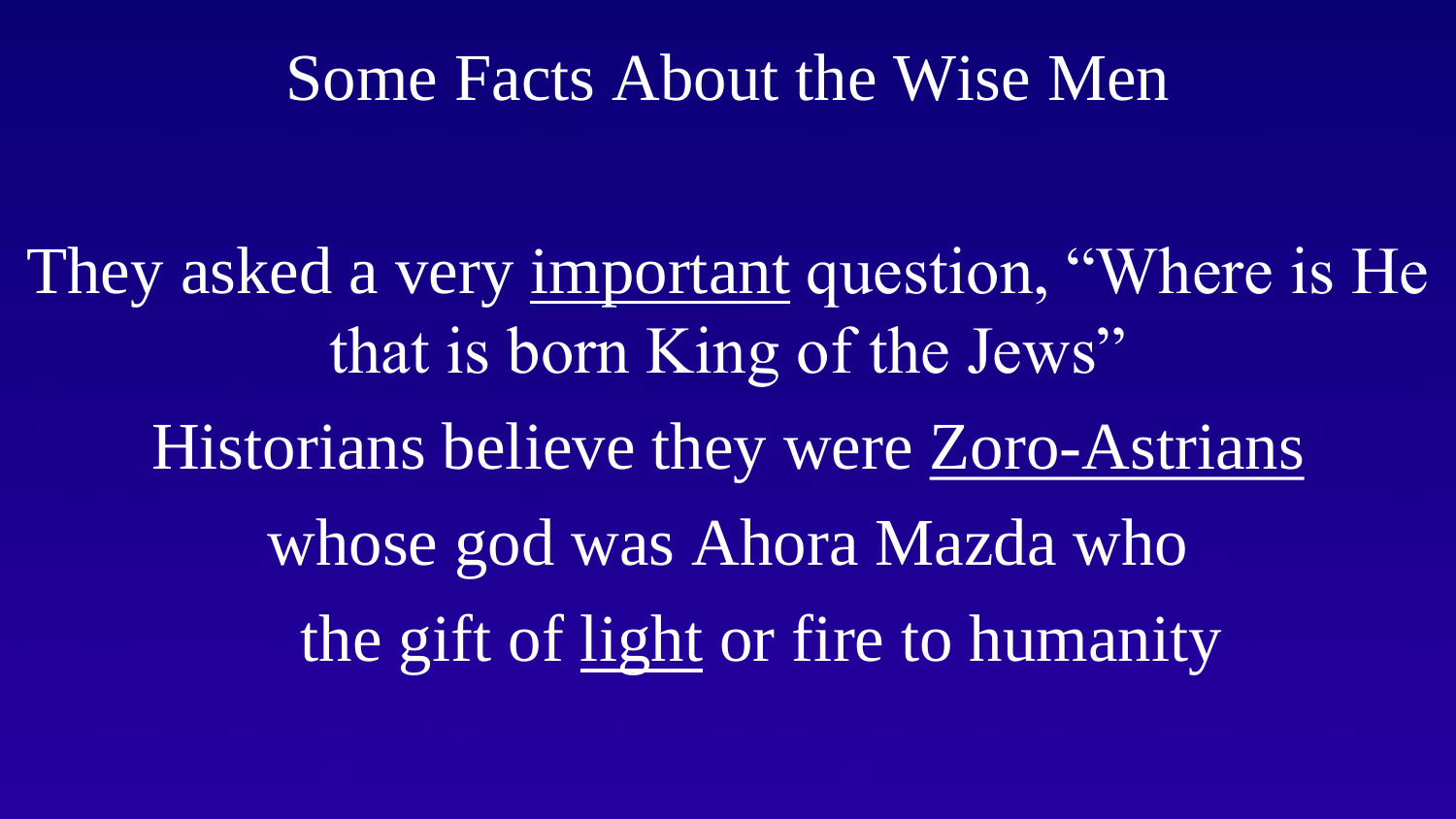#### Some Facts About the Wise Men

This system of worship is still practiced by a few in India known as Parses who claim to be direct descendants of the magi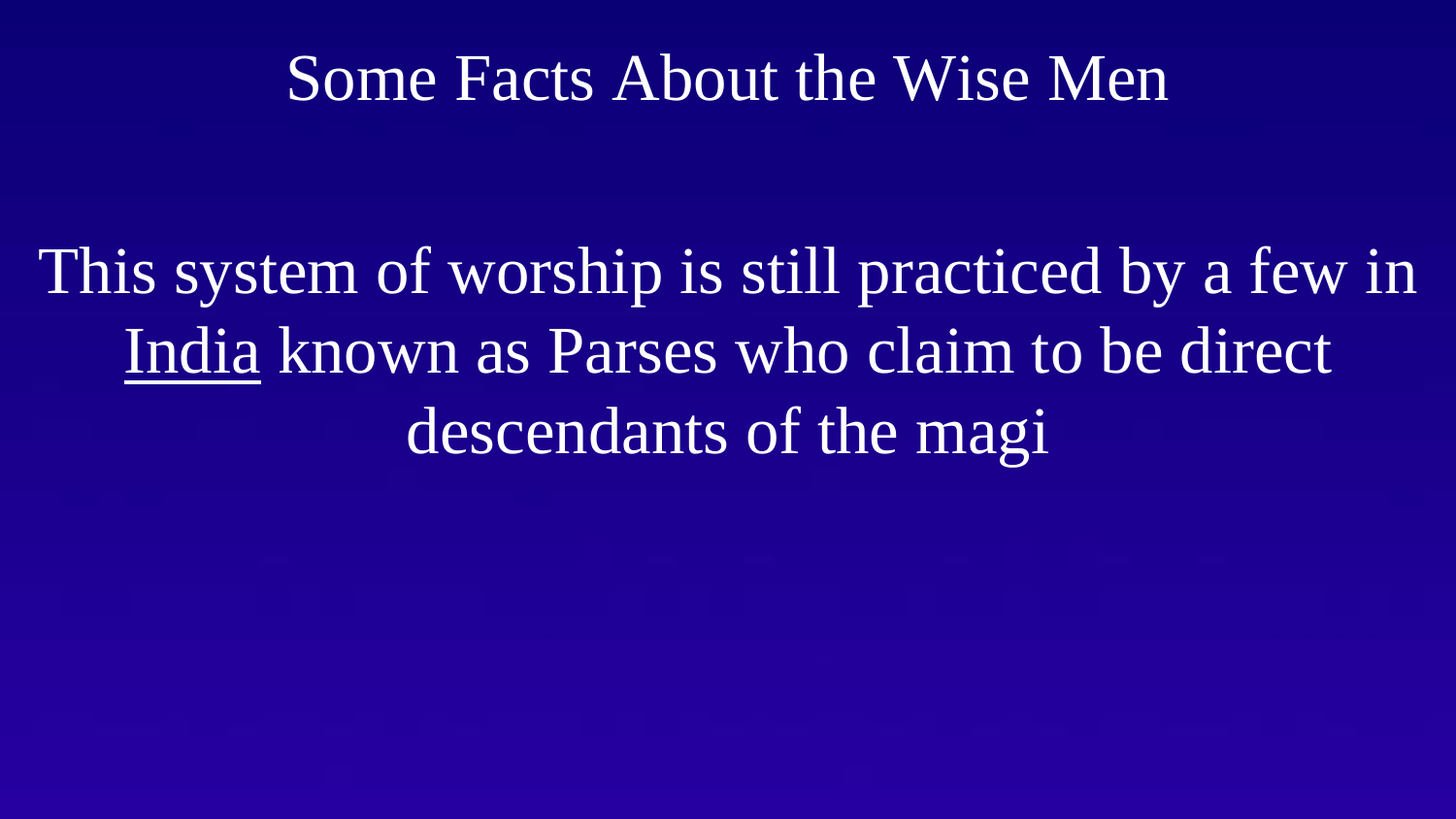Daniel was captured by Nebuchadnezzar when the Jews went into Babylonian captivity and he interpreted the dream of Nebuchadnezzar and as a result they spared the lives of all the magi and Daniel became the chief of them -Daniel 2:48 Daniel primped the pump for these wise men in chapters 2, 4, 7, and 9 The Role of the Prophet Daniel in the Magi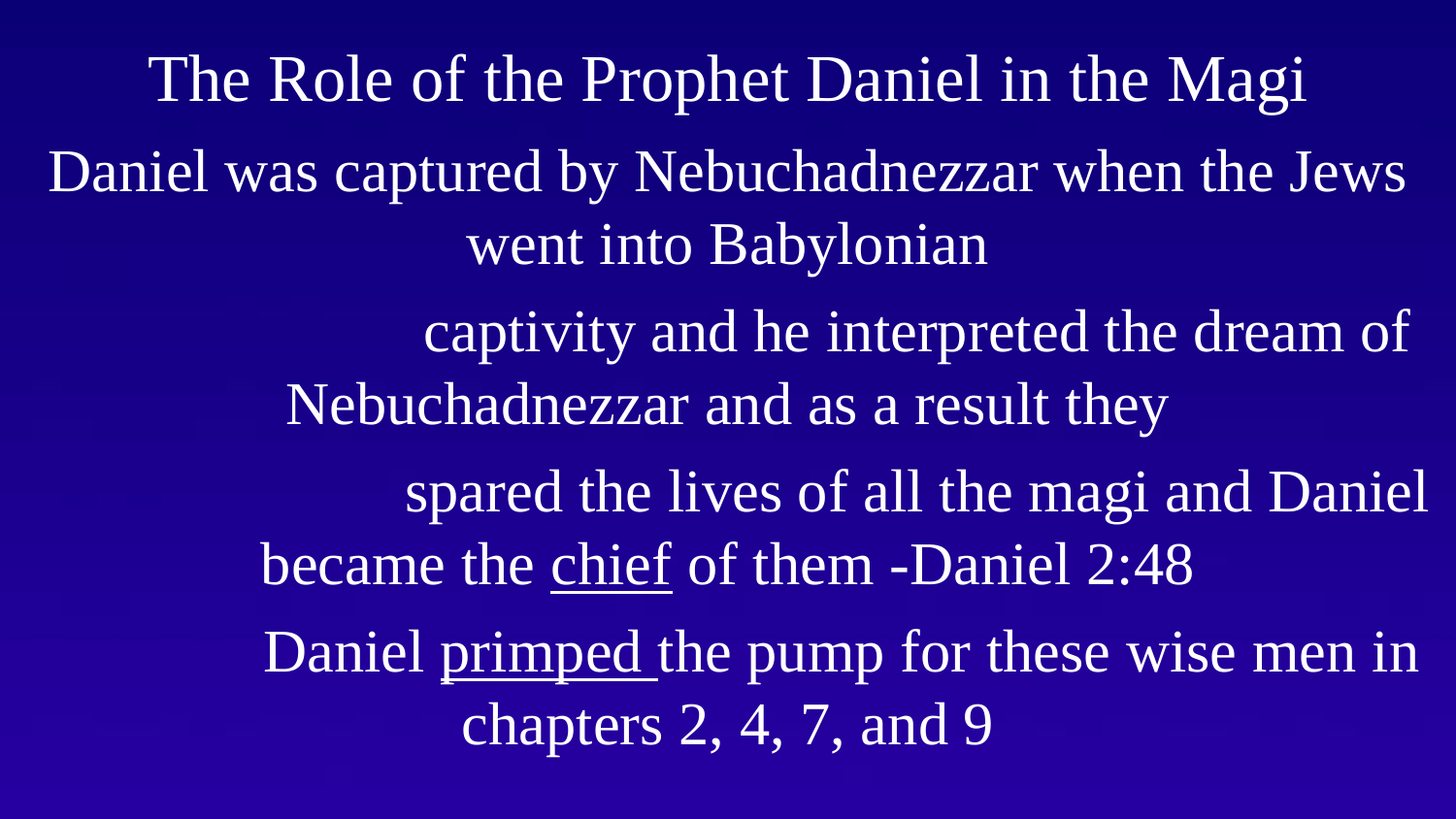. Numbers 24:17, "A star will come from Jacob and a ruler will arise from Israel." Isaiah chapter 9:2 "The people who walked in darkness have seen a great light and those who dwell in the shadow of death, a great light has shined." Old Testament Prophecies on the Birth of Jesus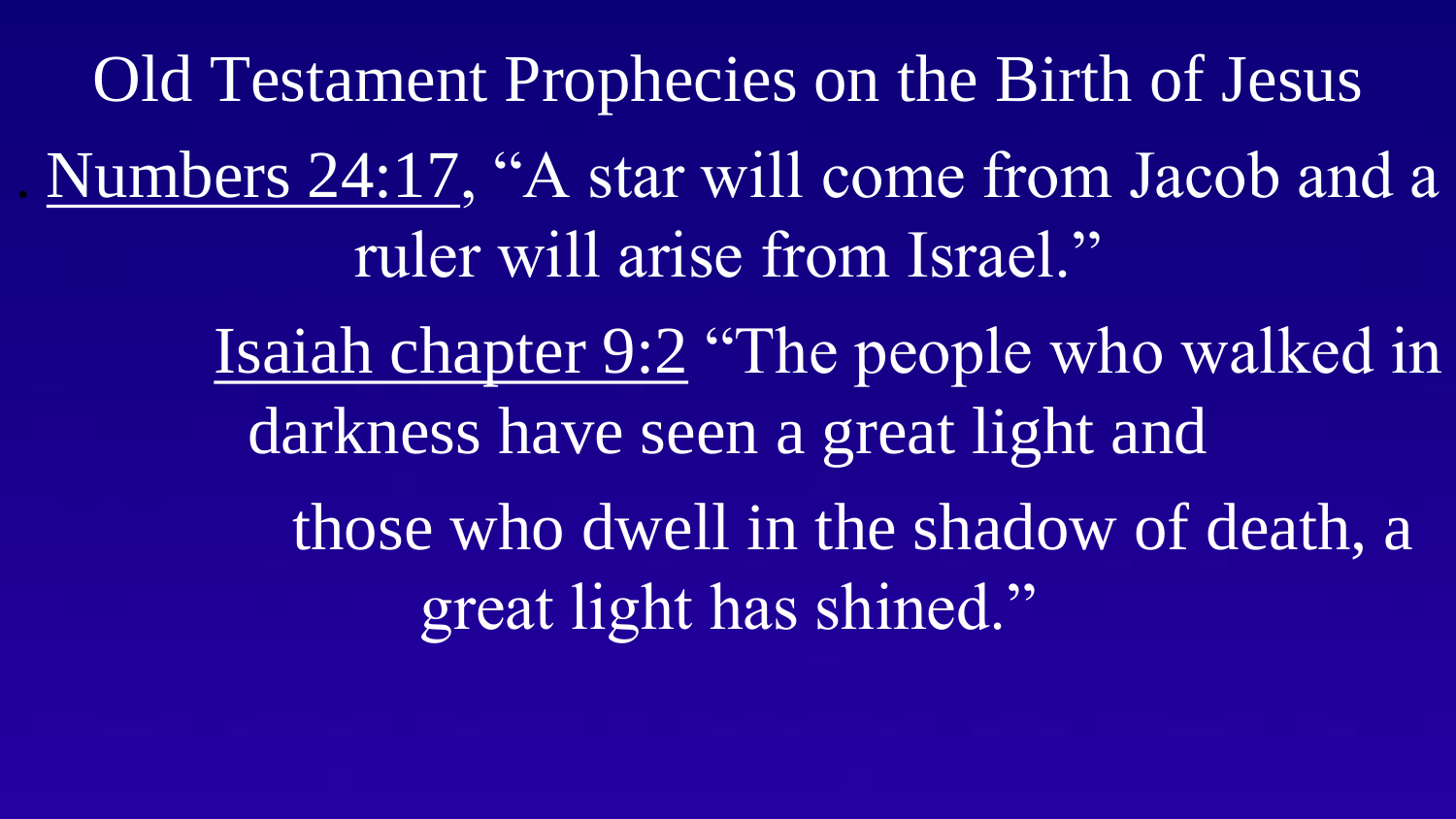## The Origin of the Star is Unknown

.

. Some say it was the appearance of the planet Jupiter Others say it was a conjunction of two planets together forming the sign of a fish Others say it was a low-hanging meteor in the night sky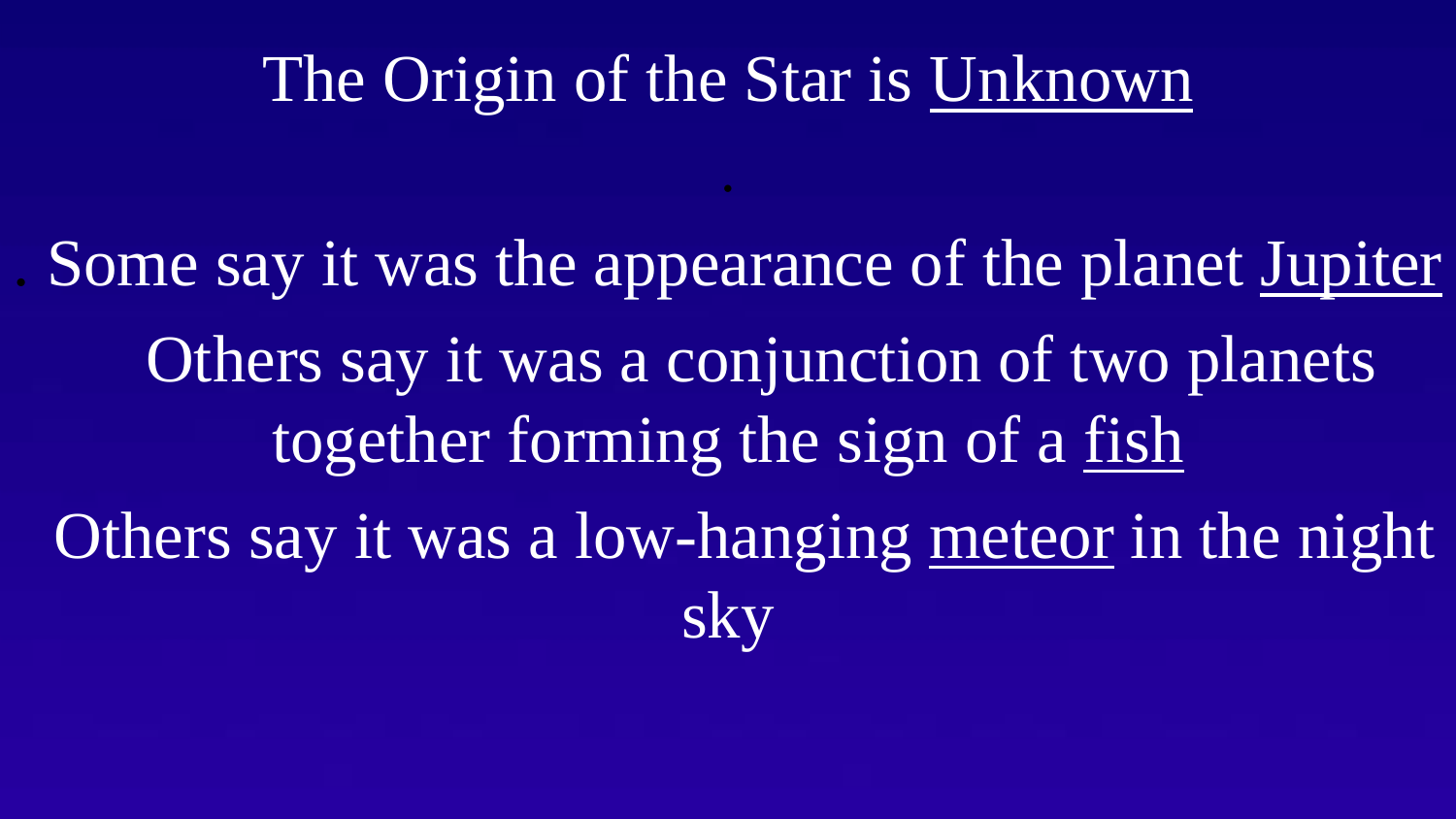#### The Origin of the Star is Unknown

.

.

Others say it was a comet in the earth's rotation The DVD "The Star of Bethlehem" - is a Myth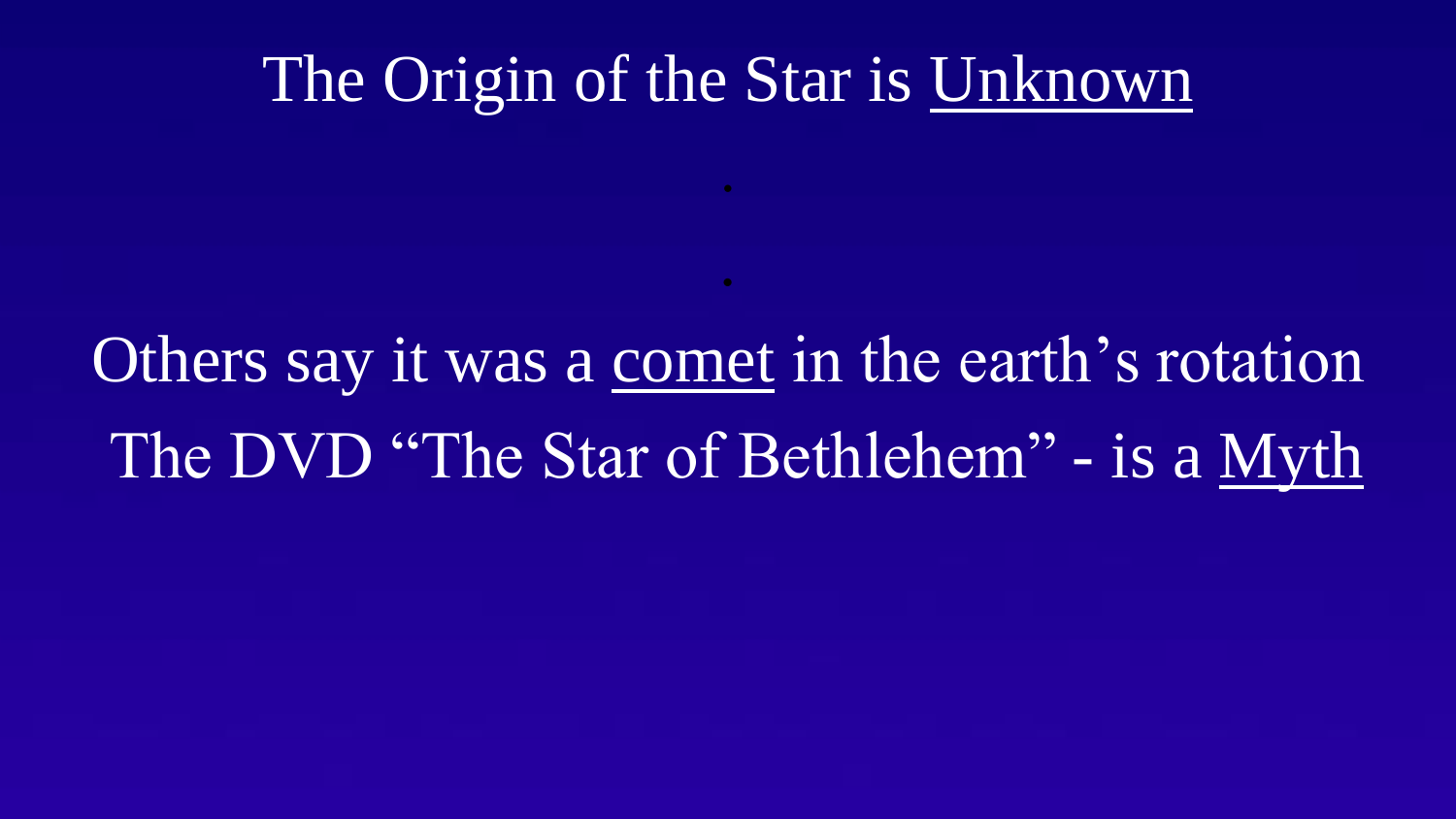. The star was a sign that took place in the constellation of the lion in the night sky which according to the ancients was the constellation that referred to the nation of Israel and from what they saw in that constellation they knew a king would be born to the Jews The DVD "Star of Bethlehem"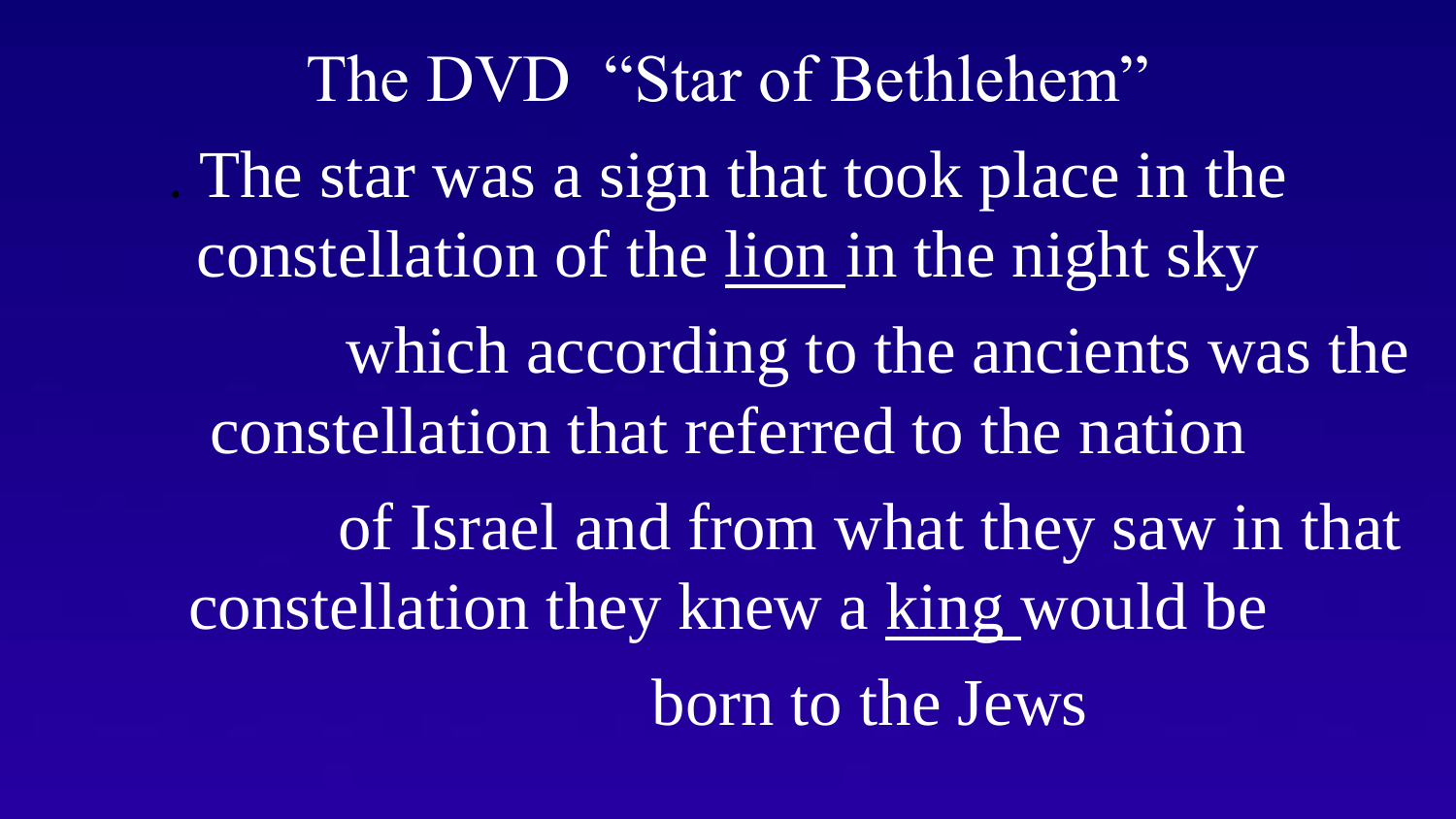## The Star of Bethlehem

.

There was a movement in the constellation of Virgo indicting the virgin birth of the king of the Jews.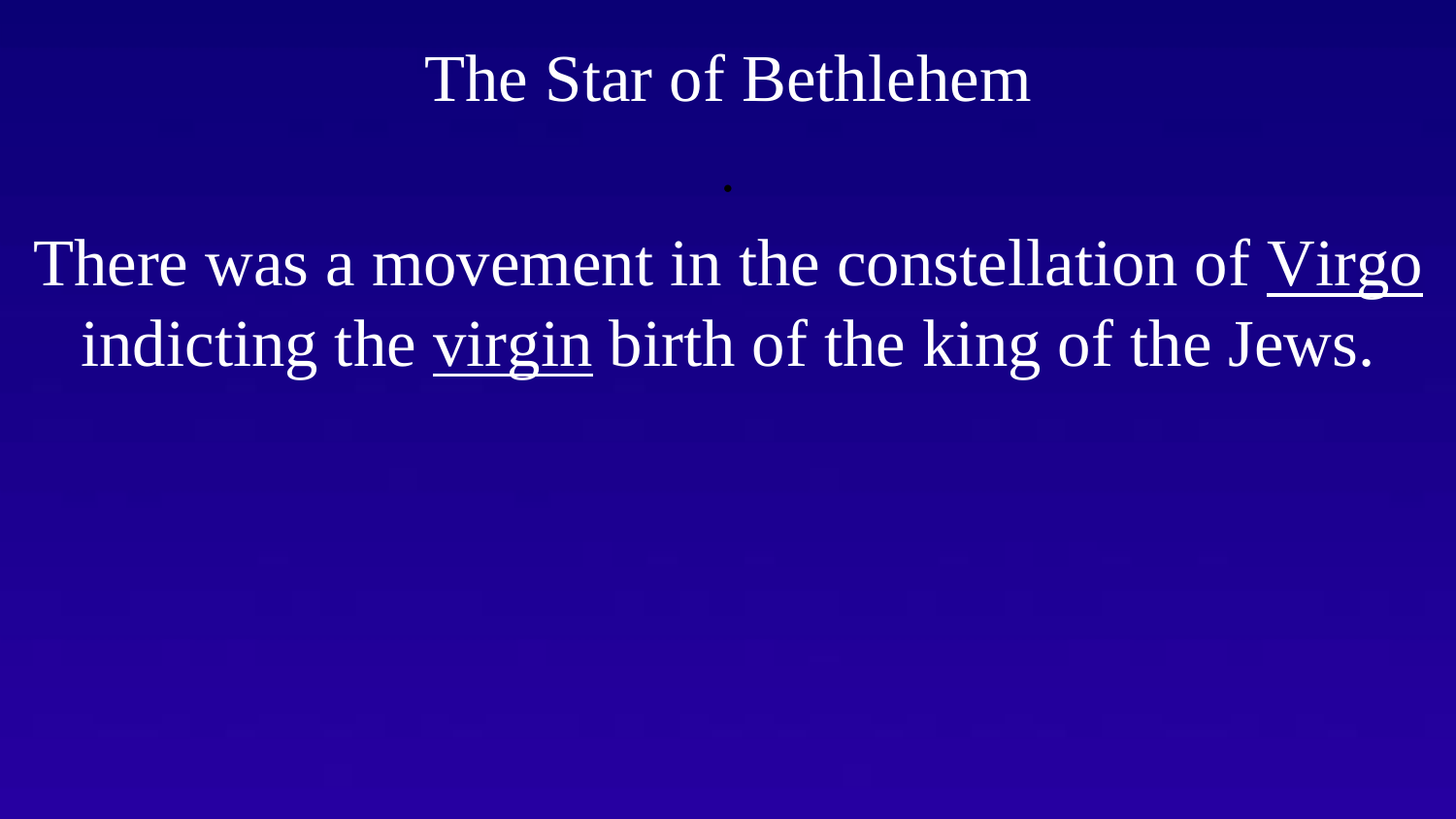. The Main Point of Matthew's Account of the Birth of Jesus Regarding the Wise Men A group of dignitaries who were not Jewish, were Zoro-Astrians and they knew that there was somebody born the king of the Jews when by and large the Jew were unaware of it The Point Matthew is Making